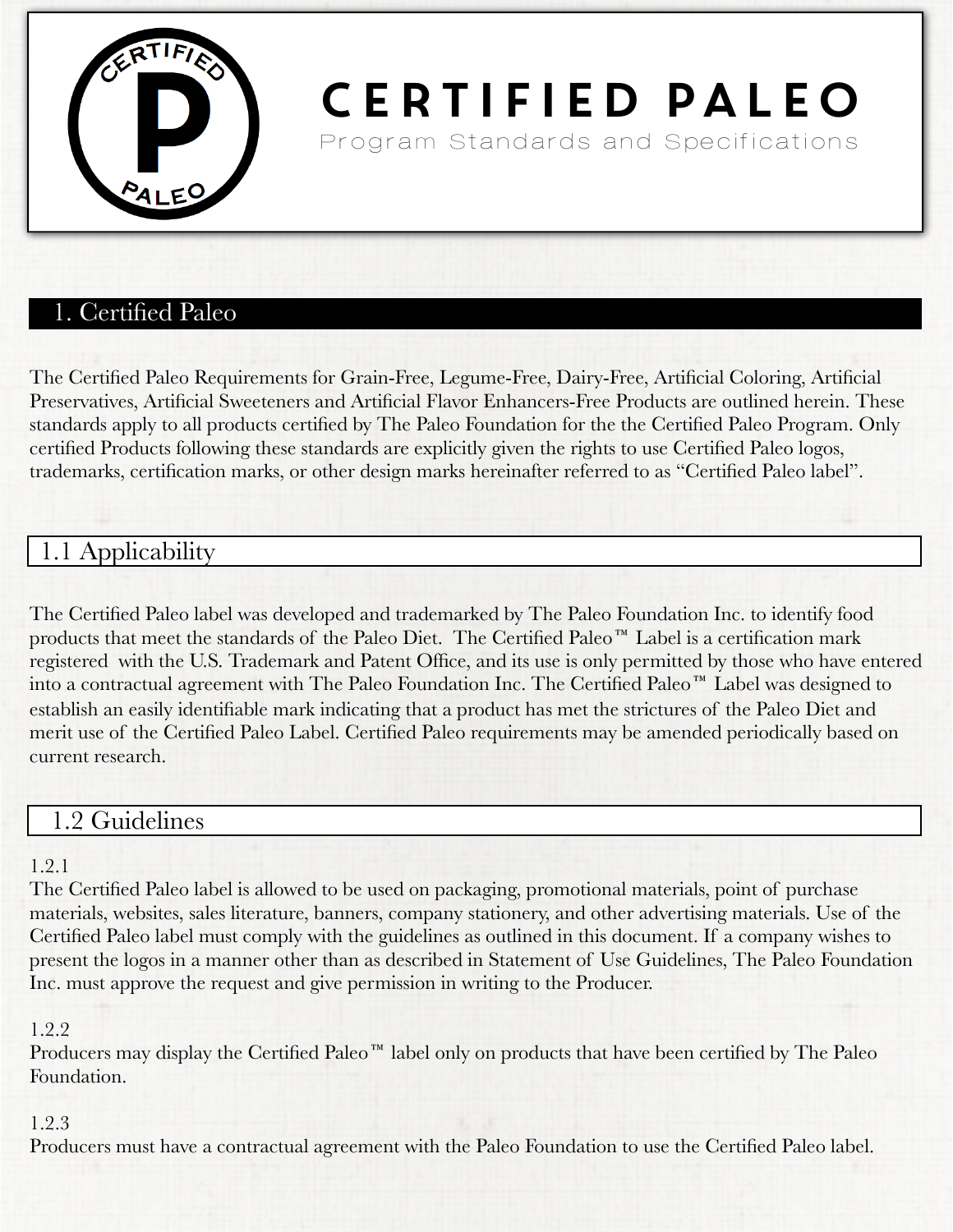# 1.2 Guidelines CONTINUED

#### 1.2.4

Producers may only use the trademark on company stationery if the entire product line has been audited and certified Certified Paleo.

#### 1.2.5

If the entire product line has been audited and certified Certified Paleo, Producers may display the Certified Paleo label on their entire website.

### 1.2.6

If the entire product line was not certified, the Certified Paleo label may appear on a page containing audited and certified Certified Paleo products only.

### 1.2.7

Products that have not been audited and certified Certified Paleo are not permitted to appear on the same page as the Certified Paleo label, as this could be misleading to consumers.

# 1.3 Use of the Certified Paleo<sup> $n$ </sup> Label

### 1.3.1

To complete the application process, the applicant must sign an affidavit stating that all answers and statements provided in their application were true to the best of their knowledge.

### 1.3.2

Use of the Certified Paleo<sup> $m$ </sup> label is only permitted after audit and certification by the Paleo Foundation of the applicant's farm or ranch.

### 1.3.3

Certified Paleo retains the right to make unannounced visits to applicant's commercial kitchen, manufacturing plant, or processing center to verify that all Certified Paleo Requirements are continuously being met.

### 1.3.4

Certified Paleo retains the right to inspect the applicant's products to verify that all Requirements are met.

### 1.3.5

Use of The Certified Paleo label for any product which does not meet each of the Certified Paleo Requirements, has not been audited, or has not been given explicit permission is strictly prohibited.

### 1.3.6

Misuse of The Certified Paleo<sup>™</sup> Label will result in immediate suspension of the agreement and/or prosecution.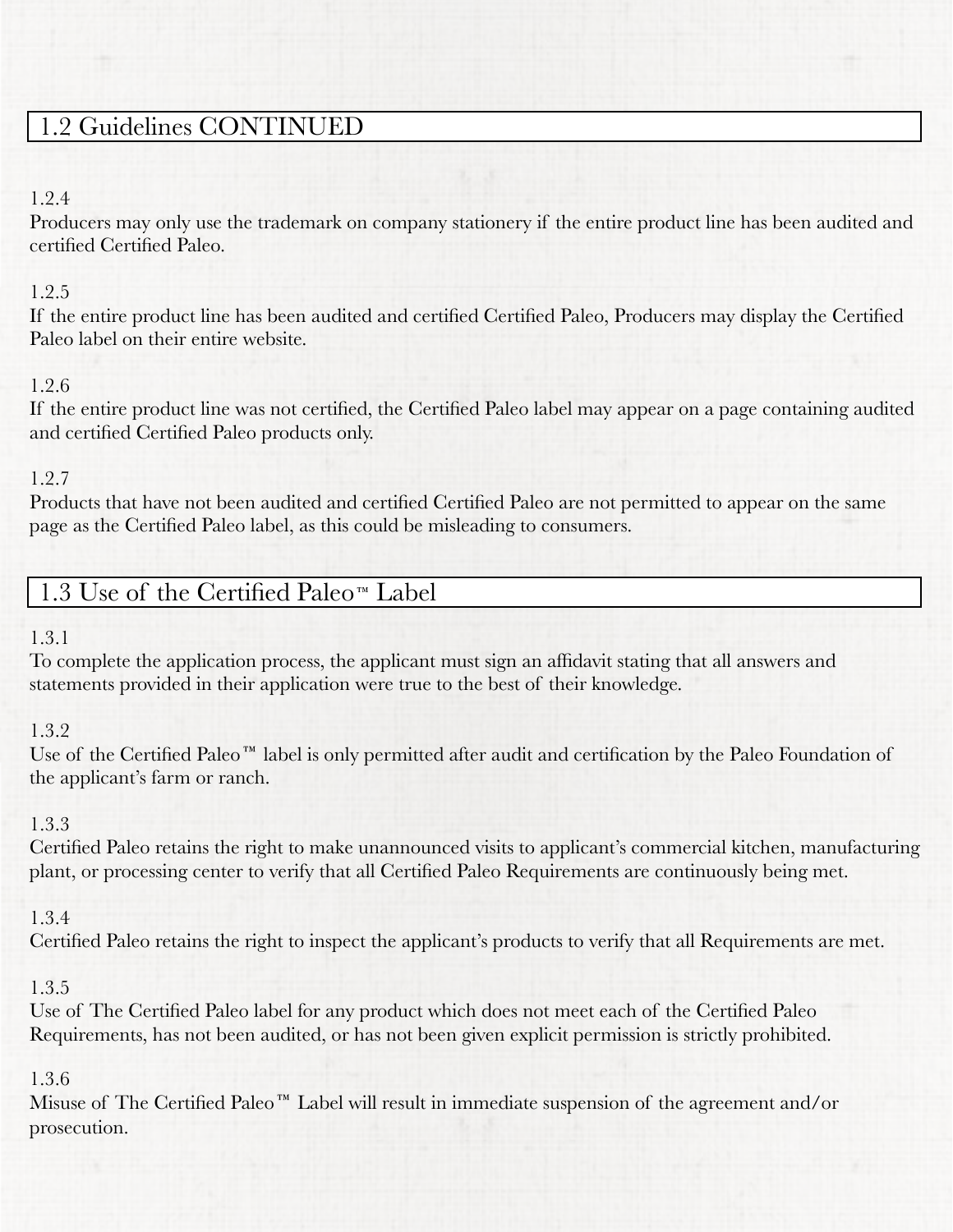# 1.3 Use of the Certified Paleo<sup>M</sup> Label CONTINUED

1.3.7 The Certified Paleo label must be :



㽟 Upright 㽠 Complete 㽡 Clearly Visible 㽢 At least 1/2 inch in diameter

### 2. Grain-Free

#### 2.1

All Products must not contain grains and be 100% grain free to be eligible for use of the Certified Paleo label. There are no exceptions to this rule. Disallowed Grains include, but are not limited to:

| Grains                                                                                                         | Pseudo-Grains               |
|----------------------------------------------------------------------------------------------------------------|-----------------------------|
| Barley, Rice, Bulgur, Kamut, Oats, Spelt, Teff, Wheat, Wheat<br>Berries, Triticale, Corn, Hominy, Rye, Sorghum | Amaranth, Quinoa, Buckwheat |

# 3. Legume-Free

3.1

All Products must not contain legumes to be eligible for use of the Certified Paleo label. Disallowed Legumes include but are not limited to:

Legumes

Beans, Lentils, Peas, Peanuts, Soy and Soy derivatives, Tempeh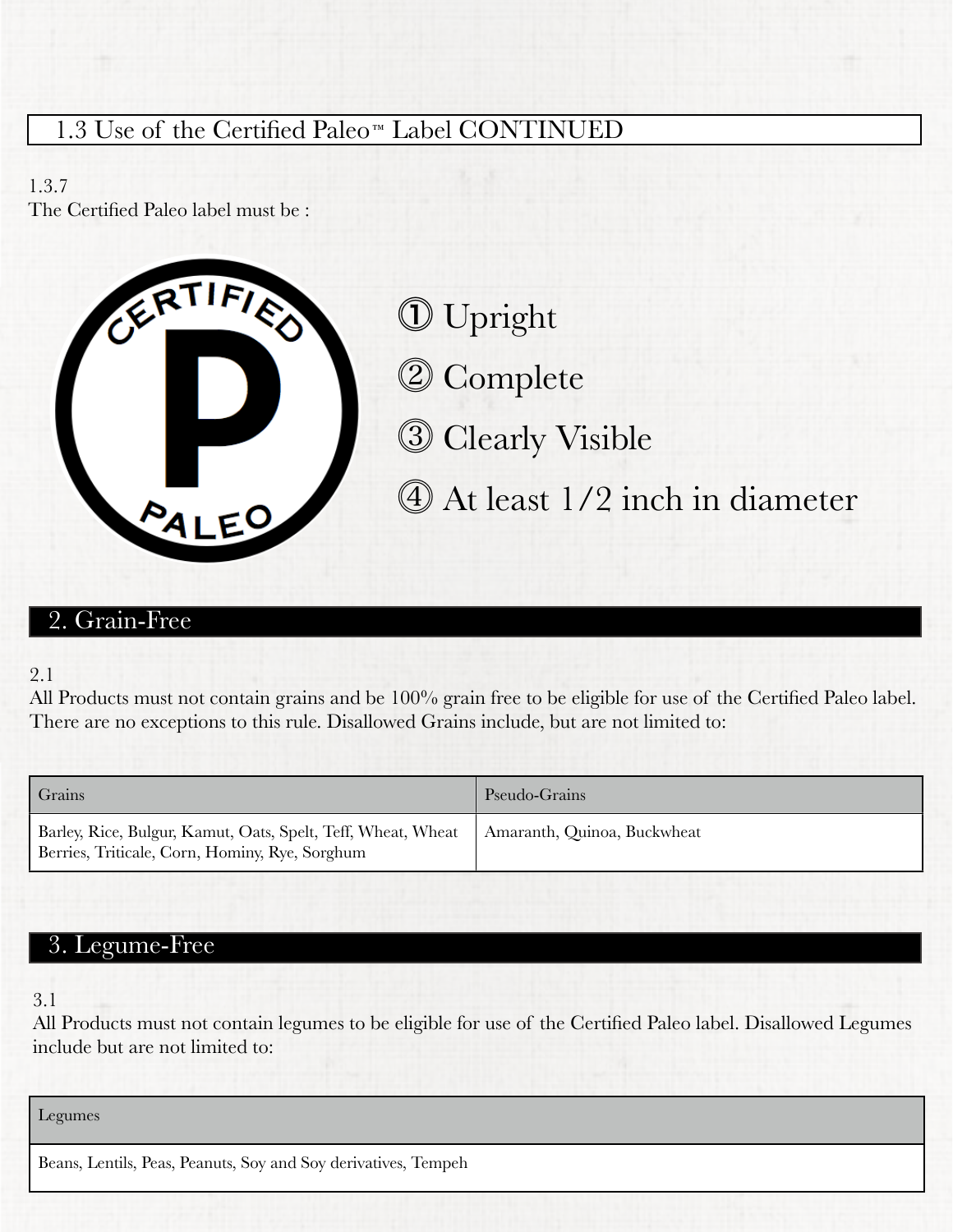### 4. Dairy-Free

#### 4.1

Certified Paleo Products must not contain dairy products to be eligible for use of the Certified Paleo label. For the purpose of this definition, eggs are not considered "dairy" products. This includes but is not limited to:

Dairy

Cheeses, Milk, Milk Derivatives, Yogurts, Cream, Evaporated Milk, Caseinates

### 5. Artificial Coloring, Preservatives, and Artificial Sweeteners and Flavor Enhancers

#### 5.1

Certified Paleo Products must not contain artificial coloring and preservatives to be eligible for use of the Certified Paleo label. This includes but is not limited to:

| Colorings                                        | Preservatives                         | <b>Artificial Sweeteners</b> | <b>Flavor Enhancers</b> |
|--------------------------------------------------|---------------------------------------|------------------------------|-------------------------|
| Coloring Derived from coal,<br>tar, or petroleum | <b>BHA</b> and <b>BHT</b>             | Aspartame                    | Glutamates              |
| FD&C Blue No.1                                   | <b>TBHQ</b>                           | Potassium Acesulphame        | Guanylates              |
| FD&C Blue No. 2                                  | Propionic Acid and<br>Propionates     | Cyclamates                   | Inosinates              |
| FD&C Green No. 3                                 | Sodium Ethyl Para<br>Hydroxybenzonate | <b>Alcohol Sugars</b>        |                         |
| FD&C Red No. 40                                  | Hexamine, Tetramine                   | Corn Syrups                  |                         |
| FD&C Yellow No. 5                                | Citric Acid e330                      | Acesulfame Potassium         |                         |
| FD&C Yellow No. 6                                | Potassium Ferrocyanide                | Neotame                      |                         |
| Tartrazine                                       |                                       |                              |                         |
| Caramel                                          |                                       |                              |                         |